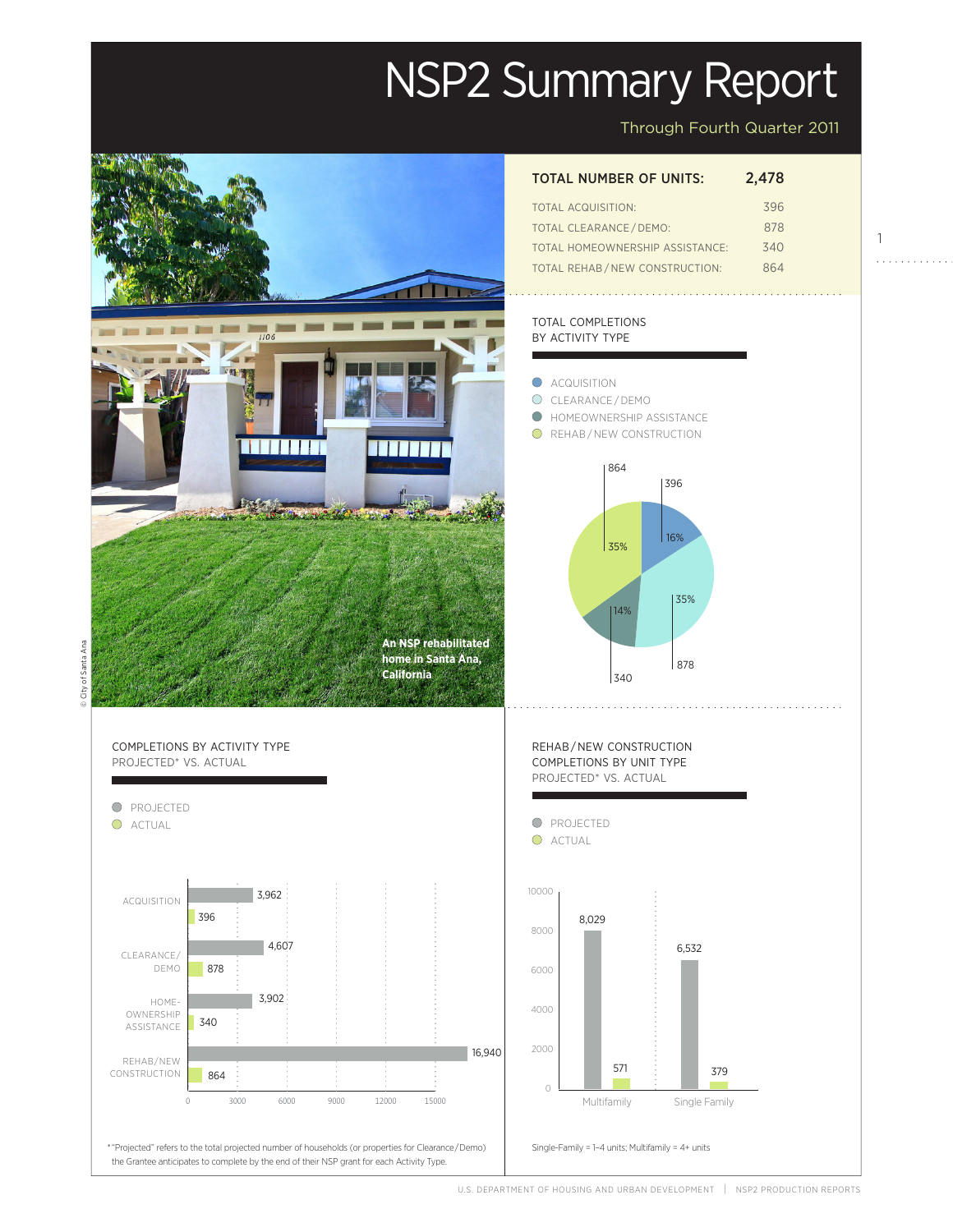г

u,

| GRANTEE                           | <b>ACQUISITION</b>                    | CLEARANCE/<br>DEMO                    | HOME-<br>OWNERSHIP<br>ASSISTANCE | REHAB/<br><b>NEW</b><br>CONSTRUCTION | TOTAL                            |  |
|-----------------------------------|---------------------------------------|---------------------------------------|----------------------------------|--------------------------------------|----------------------------------|--|
|                                   |                                       |                                       |                                  |                                      |                                  |  |
| Alameda County, CA                | 9                                     |                                       |                                  |                                      | 9                                |  |
| LH25<br>LMMI                      | $\overline{O}$<br>$\mathsf{9}$        |                                       |                                  |                                      | $\overline{O}$<br>9              |  |
| Boston, MA                        | $\mathbb{1}$                          | $\mathbf 0$                           | 0                                | 16                                   | 17                               |  |
| LH25<br>LMMI                      | $\mathsf{O}\xspace$<br>$\mathbf{1}$   | $\overline{0}$                        | $\overline{O}$                   | $11\,$<br>5                          | 11<br>6                          |  |
| Camden<br>Redevelopment Agency    |                                       | $\overline{0}$                        | 0                                | $\mathbf 0$                          | $\mathbf{O}$                     |  |
| LH25<br>LMMI                      |                                       | $\overline{O}$                        | $\overline{0}$                   | $\overline{0}$<br>$\mathbf{O}$       | $\overline{O}$<br>$\overline{O}$ |  |
|                                   |                                       |                                       |                                  |                                      |                                  |  |
| Center for Community<br>Self Help | $\mathbf 0$                           |                                       |                                  | 41                                   | 41                               |  |
| <b>LH25</b>                       | $\overline{O}$                        |                                       |                                  | 25                                   | 25                               |  |
| LMMI                              | $\overline{0}$                        |                                       |                                  | 16                                   | 16                               |  |
| Links.<br>Chicago, IL             |                                       | 1                                     |                                  | $\mathbf 0$                          | 1                                |  |
| LH25<br>LMMI                      |                                       | $\overline{1}$                        |                                  | $\circ$<br>$\overline{O}$            | $\overline{O}$<br>$\mathbf{1}$   |  |
| Chicanos Por La Causa, Inc.       | 0                                     | 0                                     | 17                               | 149                                  | 166                              |  |
| <b>LH25</b><br>LMMI               | $\mathsf{O}\xspace$<br>$\overline{O}$ | $\mathsf{O}\xspace$<br>$\overline{0}$ | $\overline{7}$<br>10             | 81<br>68                             | 88<br>78                         |  |
| City of Little Rock               |                                       | . .<br>$\mathbf{O}$                   | $\mathbf 0$                      | 4                                    | 4                                |  |
| <b>LH25</b><br>LMMI               |                                       | $\overline{O}$                        | $\overline{0}$                   | $\mathbb{1}$<br>3                    | $\mathbf{1}$<br>3                |  |
| .                                 |                                       |                                       |                                  |                                      |                                  |  |
| City of Reno<br>Housing Authority | 0                                     |                                       |                                  | 69                                   | 69                               |  |
| LH25<br>LMMI                      | $\overline{O}$<br>$\overline{O}$      |                                       |                                  | 60<br>9                              | 60<br>$\overline{9}$             |  |
| City of Sarasota                  | 29                                    | $\overline{2}$                        |                                  | $\mathbf 0$                          | 31                               |  |
| <b>LH25</b><br><b>LMMI</b>        | $\overline{7}$<br>22                  | $\overline{2}$                        |                                  | $\mathbf 0$<br>$\overline{O}$        | $\overline{7}$<br>24             |  |
| .<br>Columbus, OH                 |                                       | 0                                     |                                  | 7                                    | 7                                |  |
| LH25<br>LMMI                      |                                       | $\mathsf{O}\xspace$                   |                                  | $\mathsf 3$<br>$\overline{4}$        | 3<br>$\overline{4}$              |  |
| .<br>Cuyahoga County Land         |                                       |                                       |                                  |                                      |                                  |  |
| Reutilization Corporation         |                                       | 283                                   |                                  | 11                                   | 294                              |  |
| <b>LH25</b><br><b>LMMI</b>        |                                       | 283                                   |                                  | $\mathsf{O}\xspace$<br>11            | $\circ$<br>294                   |  |

2

. . . . . . . . . . . .

LH25 = Low Income Set Aside (< 50% AMI); LMMI = Low, Moderate, Middle Income (51%–120% AMI); "0" indicates a projected activity with no reported completions; blank columns indicate an activity type which was not selected by the grantee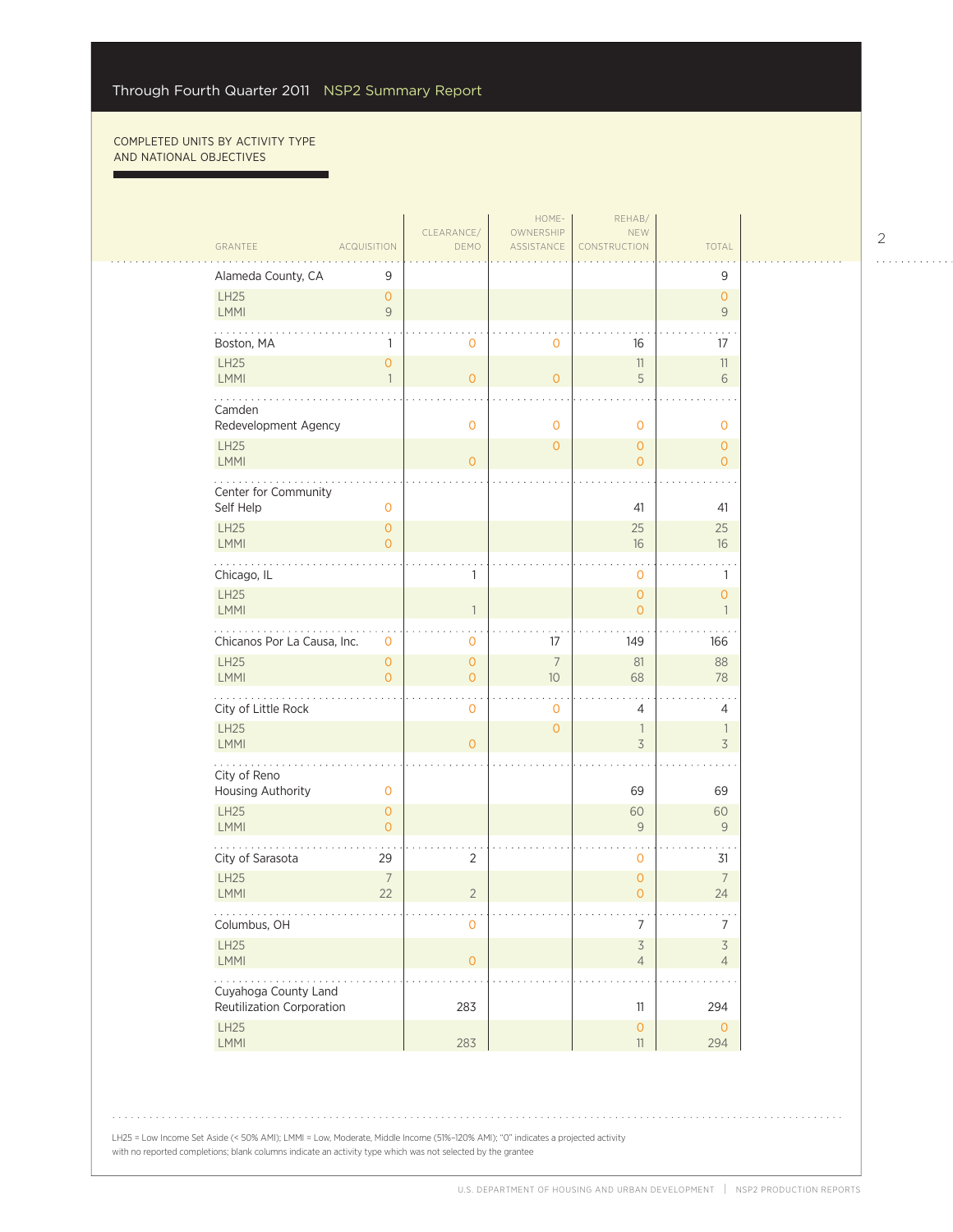$\sim 100$ 

|  | GRANTEE<br><b>ACQUISITION</b>                                | CLEARANCE/<br>DEMO                         | HOME-<br>OWNERSHIP<br>ASSISTANCE | REHAB/<br>NEW<br>CONSTRUCTION       | TOTAL                               | 3 |
|--|--------------------------------------------------------------|--------------------------------------------|----------------------------------|-------------------------------------|-------------------------------------|---|
|  | Dayton, OH                                                   | 472                                        | 1                                | 22                                  | 495                                 |   |
|  | LH25<br>LMMI                                                 | 472                                        | $\mathbf{1}$                     | $\,8\,$<br>14                       | $\,8\,$<br>487                      |   |
|  | Denver, CO<br>0                                              |                                            | $\mathbf 0$                      | 7                                   | 7                                   |   |
|  | LH25<br><b>LMMI</b><br>$\overline{0}$                        |                                            | $\mathsf{O}\xspace$              | $\overline{7}$                      | $\mathbf{O}$<br>$\overline{7}$      |   |
|  | El Paso Collaborative<br>14                                  |                                            |                                  |                                     | 14                                  |   |
|  | <b>LH25</b><br>$\,8\,$<br><b>LMMI</b><br>6                   |                                            |                                  |                                     | $\,8\,$<br>6                        |   |
|  | Evanston, IL                                                 | 0                                          |                                  | $\mathbf 0$                         | 0                                   |   |
|  | LH25<br><b>LMMI</b>                                          | $\overline{0}$                             |                                  | $\overline{0}$<br>$\overline{0}$    | $\mathbf{O}$<br>$\overline{0}$      |   |
|  | Habitat for Humanity<br>International Inc<br>$\mathbf{O}$    | $\mathbf 0$                                | $\mathbf 0$                      | $\mathbf 0$                         | $\circ$                             |   |
|  | <b>LH25</b><br>$\mathbf{0}$<br><b>LMMI</b><br>$\overline{0}$ | $\mathbf{O}$<br>$\Omega$                   | $\mathbf{O}$<br>$\mathbf{O}$     | $\overline{0}$<br>$\overline{0}$    | $\circ$<br>$\Omega$                 |   |
|  | Hamilton County, OH                                          | 15                                         |                                  | $\mathbf 0$                         | 15                                  |   |
|  | LH25<br><b>LMMI</b>                                          | 15                                         |                                  | $\overline{0}$<br>$\overline{0}$    | $\mathbf{O}$<br>15                  |   |
|  | Healthy Neighborhoods Inc.<br>27                             |                                            | 3                                | 17                                  | 47                                  |   |
|  | LH25<br>12<br><b>LMMI</b><br>15                              |                                            | $\overline{3}$                   | 5<br>12                             | 17<br>30                            |   |
|  | Housing Authority of<br>Camden City                          | $\mathbf 0$                                |                                  | $\mathbf 0$                         | $\mathbf 0$                         |   |
|  | LH25<br><b>LMMI</b>                                          | $\overline{O}$                             |                                  | $\overline{0}$<br>$\overline{0}$    | $\mathbf{O}$<br>$\circ$             |   |
|  | Housing Authority of the<br>City of Tampa<br>$\mathbf 0$     |                                            |                                  | $\mathbf 0$                         | $\circ$                             |   |
|  | <b>LH25</b><br><b>LMMI</b><br>$\overline{0}$                 |                                            |                                  | $\overline{0}$<br>$\overline{O}$    | $\circ$<br>$\overline{0}$           |   |
|  | Housing Trust of<br>Santa Clara County                       |                                            | $37\,$                           | 8                                   | 45                                  |   |
|  | LH25<br>LMMI                                                 |                                            | $\overline{\mathcal{S}}$<br>34   | $\mathsf{O}\xspace$<br>$\,8\,$      | $\overline{\mathcal{S}}$<br>42      |   |
|  | .<br>Indio, CA                                               | $\mathbf 0$                                |                                  | $\mathbf{1}$                        | $\mathbf{1}$                        |   |
|  | LH25<br>LMMI                                                 | $\mathsf{O}\xspace$<br>$\mathsf{O}\xspace$ |                                  | $\mathsf{O}\xspace$<br>$\mathbf{1}$ | $\mathsf{O}\xspace$<br>$\mathbf{1}$ |   |
|  |                                                              |                                            |                                  |                                     |                                     |   |

LH25 = Low Income Set Aside (< 50% AMI); LMMI = Low, Moderate, Middle Income (51%–120% AMI); "0" indicates a projected activity with no reported completions; blank columns indicate an activity type which was not selected by the grantee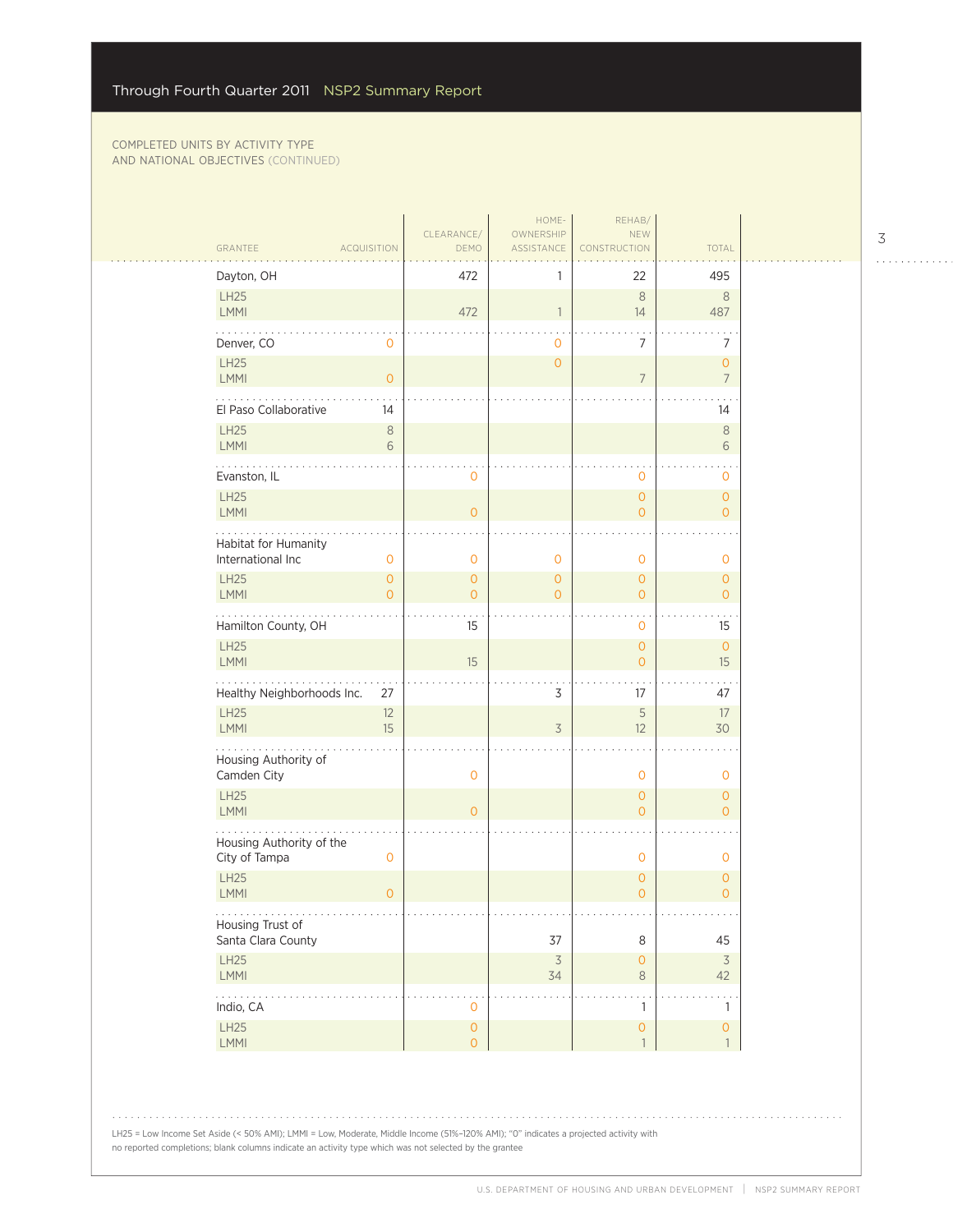| <b>ACQUISITION</b><br>GRANTEE                                  | CLEARANCE/<br>DEMO | HOME-<br>OWNERSHIP<br>ASSISTANCE  | REHAB/<br>NEW<br>CONSTRUCTION              | <b>TOTAL</b>                     |  |
|----------------------------------------------------------------|--------------------|-----------------------------------|--------------------------------------------|----------------------------------|--|
| Lake Worth Community<br>Redevelopment Agency<br>$\mathbf 0$    | $\mathbf{O}$       | $\mathbf{0}$                      | 2                                          | 2                                |  |
| LH25<br>$\overline{O}$<br><b>LMMI</b><br>$\overline{O}$        | $\circ$            | $\overline{0}$<br>$\overline{0}$  | $\overline{O}$<br>$\overline{2}$           | $\overline{O}$<br>$\overline{2}$ |  |
| Long Beach, CA<br>2                                            |                    | 64                                |                                            | 66                               |  |
| LH25<br>$\overline{2}$<br>LMMI                                 |                    | 64                                |                                            | $2\,$<br>64                      |  |
| Los Angeles Neighborhood<br>Housing Services Inc.              |                    | 12                                |                                            | 12                               |  |
| LH25<br>LMMI                                                   |                    | $\circ$<br>12                     |                                            | $\overline{O}$<br>12             |  |
| Los Angeles, CA                                                |                    | $\mathbf{0}$                      | 2                                          | 2                                |  |
| LH25<br>LMMI                                                   |                    | $\mathbf{O}$<br>$\Omega$          | $\mathbf{O}$<br>$\overline{2}$             | $\mathbf{O}$<br>$\overline{2}$   |  |
| Massachusetts Housing<br>Investment Corporation<br>$\mathbf 0$ |                    | 10                                | 185                                        | 195                              |  |
| <b>LH25</b><br>$\circ$<br>LMMI<br>$\overline{O}$               |                    | $\overline{0}$<br>10 <sup>°</sup> | 60<br>125                                  | 60<br>135                        |  |
| Metropolitan Development<br>and Housing Agency<br>128          |                    | 1                                 | 11                                         | 140                              |  |
| <b>LH25</b><br>121<br><b>LMMI</b><br>$\overline{7}$            |                    | $\mathbf{1}$                      | $\overline{O}$<br>11                       | 121<br>19                        |  |
| Milwaukee, WI                                                  | 31                 | 10                                | 0                                          | 41                               |  |
| LH25<br><b>LMMI</b>                                            | 31                 | $\overline{3}$<br>$\overline{7}$  | $\overline{O}$<br>$\overline{O}$           | $\overline{\mathcal{S}}$<br>38   |  |
| Minneapolis, MN                                                | $\mathbf 0$        | 26                                | 0                                          | 26                               |  |
| LH25<br>LMMI                                                   | $\overline{0}$     | $\mathbf{0}$<br>26                | $\mathbf{O}$<br>$\Omega$                   | $\mathbf{0}$<br>26               |  |
| Modesto, CA<br>45                                              |                    |                                   |                                            | 45                               |  |
| $\mathsf S$<br>LH25<br>LMMI<br>$\Delta \Omega$                 |                    |                                   |                                            | 5<br>40                          |  |
| .<br>National Housing Trust<br>Community Development Fund      |                    |                                   | $\mathbf 0$                                | 0                                |  |
| <b>LH25</b><br>LMMI                                            |                    |                                   | $\mathbf 0$<br>$\overline{O}$              | $\circ$<br>$\overline{O}$        |  |
| Neighborhood Housing<br>Services of Orange County              |                    | $\mathbf 0$                       | 3                                          | 3                                |  |
| <b>LH25</b><br>LMMI                                            |                    | $\overline{0}$<br>$\overline{O}$  | $\overline{\phantom{a}}$<br>$\overline{2}$ | $\mathbf{1}$<br>$\overline{2}$   |  |

. . . . . . . . . . . .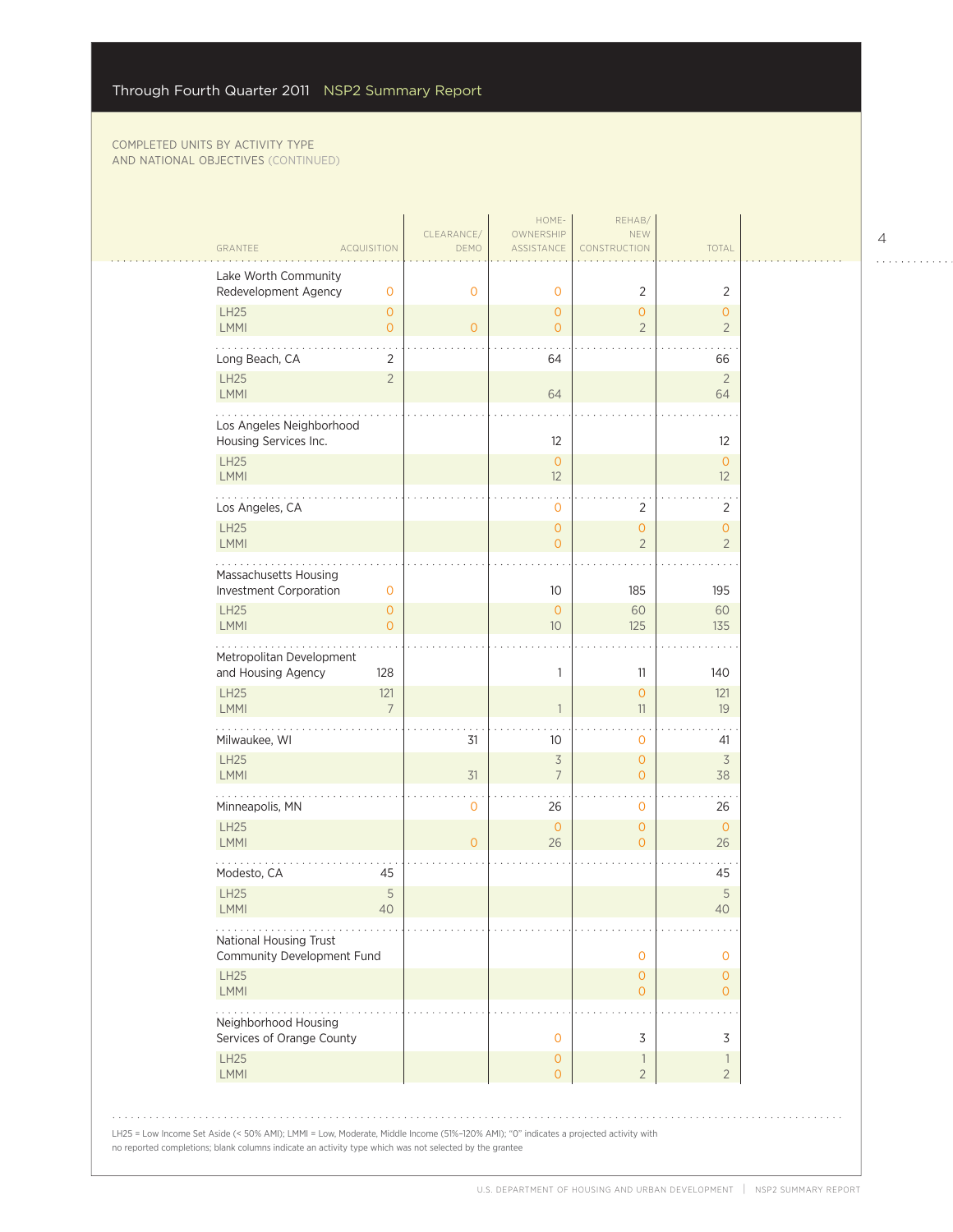| GRANTEE                                                   | <b>ACQUISITION</b>             | CLEARANCE/<br>DEMO | HOME-<br>OWNERSHIP<br>ASSISTANCE | REHAB/<br><b>NEW</b><br>CONSTRUCTION    | <b>TOTAL</b>                     |  |
|-----------------------------------------------------------|--------------------------------|--------------------|----------------------------------|-----------------------------------------|----------------------------------|--|
| Neighborhood Housing                                      |                                |                    |                                  |                                         |                                  |  |
| Services of South Florida, Inc.                           |                                |                    |                                  | 3                                       | 3                                |  |
| <b>LH25</b><br>LMMI                                       |                                |                    |                                  | $\mathbf{O}$<br>3                       | $\mathbf{O}$<br>3                |  |
|                                                           |                                |                    |                                  |                                         |                                  |  |
| Neighborhood Lending<br>Partners of West Florida, Inc. 43 |                                | 23                 | 2                                | 0                                       | 68                               |  |
| <b>LH25</b><br>LMMI                                       | $\,8\,$<br>35                  | 23                 | $\overline{2}$                   | $\mathbf{O}$<br>$\Omega$                | 8<br>60                          |  |
| .                                                         |                                |                    |                                  |                                         |                                  |  |
| New Orleans<br>Redevelopment Authority                    | $\mathbf 0$                    | 20                 |                                  | 0                                       | 20                               |  |
| <b>LH25</b><br>LMMI                                       | $\overline{0}$                 | 20                 |                                  | $\mathbf{O}$<br>$\overline{O}$          | $\mathbf{O}$<br>20               |  |
| New York City, NY                                         | $\mathbf 0$                    |                    | 0                                | $\mathbf 0$                             | $\mathbf{0}$                     |  |
| <b>LH25</b><br>LMMI                                       | $\mathbf{0}$<br>$\Omega$       |                    | $\Omega$                         | $\mathbf{O}$<br>$\Omega$                | $\mathbf{O}$<br>$\overline{O}$   |  |
| .<br>Newark, NJ                                           | $\mathbf{O}$                   |                    |                                  | $\mathbf{O}$                            | $\mathbf{0}$                     |  |
| LH25<br><b>LMMI</b>                                       | $\mathbf{O}$<br>$\mathbf{O}$   |                    |                                  | $\mathbf{O}$<br>$\Omega$                | $\mathbf{O}$<br>$\overline{O}$   |  |
| North Little Rock, AR                                     | $\mathbf 0$                    | $\mathbf{0}$       | 0                                | 7                                       | 7                                |  |
| <b>LH25</b><br><b>LMMI</b>                                | $\mathbf{O}$<br>$\overline{O}$ | $\overline{0}$     | $\overline{O}$                   | 5<br>$\overline{2}$                     | 5<br>$\overline{2}$              |  |
| Palm Beach County, FL                                     | $\mathbf{0}$                   |                    | 9                                | $\mathbf{O}$                            | 9                                |  |
| <b>LH25</b><br>LMMI                                       | $\mathbf{O}$<br>$\Omega$       |                    | $\overline{7}$<br>$\overline{2}$ | $\overline{O}$<br>$\Omega$              | $\overline{7}$<br>$\overline{2}$ |  |
| Philadelphia, PA                                          |                                | $\mathbf{O}$       |                                  | $\mathbf{O}$                            | $\mathbf{0}$                     |  |
| <b>LH25</b><br>LMMI                                       |                                | $\mathbf{O}$       |                                  | $\overline{O}$<br>$\overline{O}$        | $\overline{O}$<br>$\overline{O}$ |  |
| Phoenix, AZ                                               | 0                              | 5                  | 0                                | 5                                       | 10                               |  |
| <b>LH25</b><br>LMMI                                       | $\overline{0}$                 | 5                  | $\overline{O}$                   | $\mathbf{O}$<br>5                       | $\mathbf{0}$<br>10               |  |
| .<br>Pima County, AZ                                      |                                | 13                 | 101                              | 42                                      | 156                              |  |
| LH25<br>LMMI                                              |                                | 13                 | 31<br>70                         | 13<br>29                                | 44<br>112                        |  |
| .<br>Prichard Housing Authority                           | 4                              | 2                  |                                  | 4                                       | 10                               |  |
| LH25<br>LMMI                                              | $\overline{4}$                 | $\overline{2}$     |                                  | $\mathbf{O}$<br>$\overline{4}$          | $\circ$<br>10 <sup>°</sup>       |  |
| Reading, PA                                               | 0                              |                    | 0                                | 3                                       | 3                                |  |
| LH25<br>LMMI                                              | $\circ$<br>$\overline{O}$      |                    | 0<br>$\overline{O}$              | $\mathbf 0$<br>$\overline{\mathcal{S}}$ | 0<br>3                           |  |